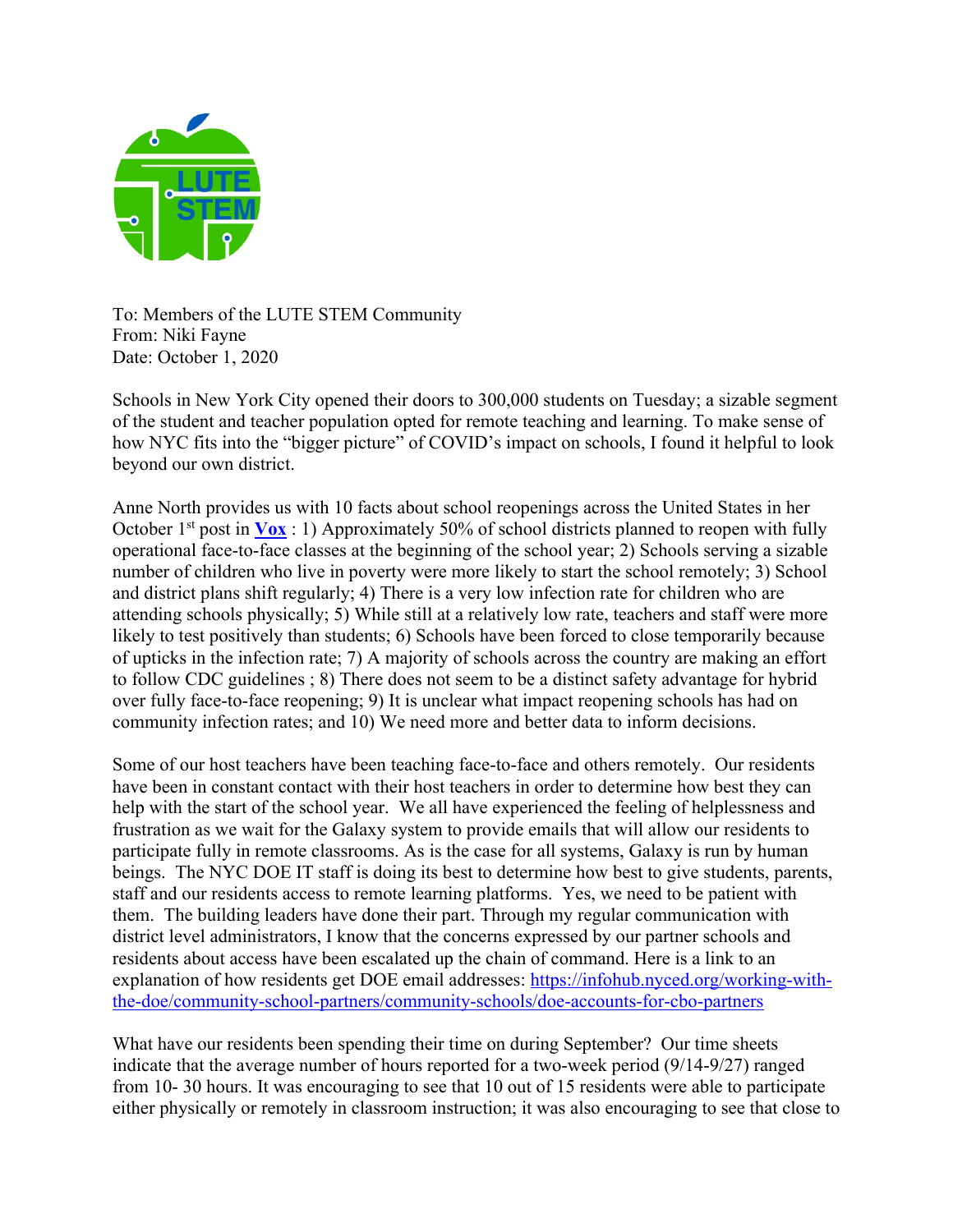100% were busy planning lessons or preparing other types of instructional materials. In addition, our residents, since the beginning of September, have had the opportunity to participate in a variety of professional learning opportunities, including but not limited to analyzing and reflecting on videotaped exemplars of best practices. I am including two examples of completed assignments that illustrate the power of video as a teacher preparation tool.

Zedica Davis watched a video of second grade teachers and wrote up the following journal entry that described how they demonstrated two Danielson Framework Domain 2 Indicators:



*In the video there are several different ways that the teachers ensure that there is respect and rapport in the classroom environment. One way is by giving the students adequate time at the beginning of the school year to get to know their teachers and peers before approaching academics. Another way is by allowing students to share what they did over the weekend or any other information they would like to share with the class (like a drawing or family artifact). The list of wants and needs were very important as well because it allowed students to be empathetic and build towards their social skills. This opened up a time and space for students to talk about the right and wrong ways to treat each other as well as how their actions could potentially make their peers feel.* 

*Additionally, there are several ways the teachers establish a culture for learning. By establishing routines, the teachers provide the students with the skills they need to uphold throughout the school year to learn effectively and take care of their learning space. Also, by assigning expectations the teachers give the students something to work on throughout the appropriate duration. By doing this, students can acknowledge their accomplishments and have a sense of pride for completing their goal(s). Another thing that stuck out to me in the video was when the teachers explained that the class wouldn't use a material until the material was discussed. I think this is a very important idea because the students were able to learn the correct and incorrect ways to use the material.*